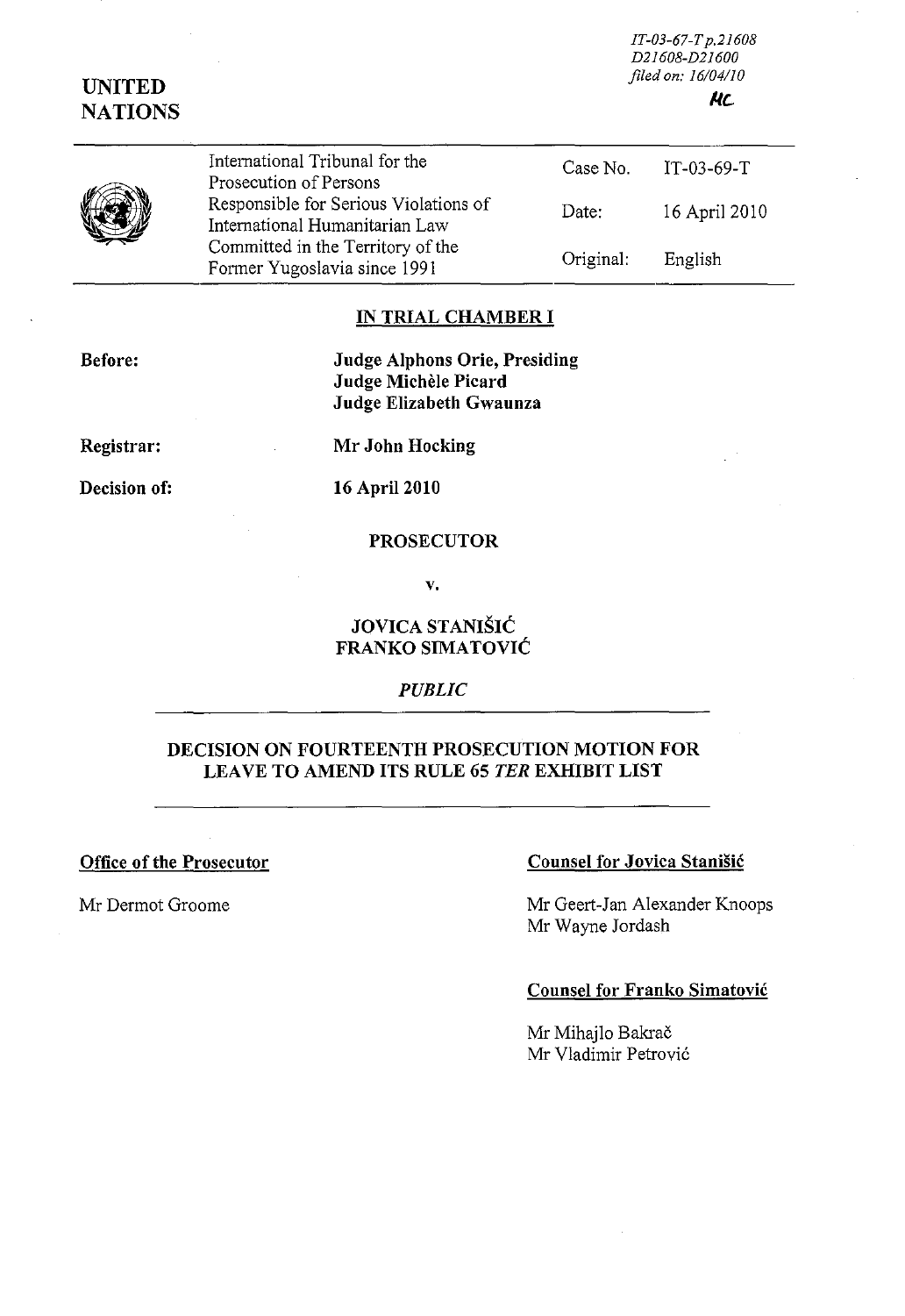# **I. PROCEDURAL HISTORY**

1. On 19 Iuly 2004, the Prosecution filed its exhibit list pursuant to Rule 65 *ter* of the Rules of Procedure and Evidence of the Tribunal ("Rules").<sup>1</sup> Since then, the Prosecution has filed numerous motions for leave to amend its Rule 65 *ter* Exhibit List, which the Chamber has decided upon? On 7 December 2009, the Prosecution filed its partly confidential "Fourteenth Prosecution Motion for Leave to Amend Rule 65 *ter* Exhibit List with Confidential Annex" ("Motion").

2. On 21 December 2009, the Stanišić Defence filed its confidential "Defence Response to Fourteenth Prosecution Motion for Leave to Amend Rule 65 *ter* Exhibit List" ("Stanisi6 Response"). The Simatović Defence did not respond to the Motion.

# **n. SUBMISSIONS**

### A. **Prosecution**

3. In its Motion, the Prosecution seeks leave to add to its Rule 65 *ter* Exhibit List 14 documents ("Proposed 65 *ter* Documents").<sup>3</sup> These documents include excerpts from personnel files of the Unit for Special Operations ("ISO") of the Serbian State Security Service ("Serbian DB"), financial documents cited in the Nielsen Addendum,<sup>4</sup> and a Croatian Medical Journal article entitled "Civilian Massacre in Skabrnje and Nadin" relevant to the testimony of proposed Prosecution expert, Davor Strinović.<sup>5</sup> The Prosecution asserts that the Proposed 65 *ter* Documents have a "critical relevance" to its case,<sup>6</sup> and that admitting them is in the "interests of justice."<sup>7</sup> Furthermore, the Prosecution generally argues that the Defence will not be prejudiced by the admission of these' documents as it is still early in the proceedings and the Proposed 65 *ter*  Documents are limited in number.<sup>8</sup>

4. More specifically, the Prosecution submits that the excerpts from the ISO personnel files (proposed 65 *ter* numbers 5161 through 5166) demonstrate the existence of the ISO since 1991 and

Pre-Trial Brief, Confidential Annex C, Prosecution's Intended Exhibit List, 19 July 2004.

<sup>2</sup>  For an exhaustive list, see Decision on Eleventh, Twelfth and Thirteenth Prosecution Motions for Leave to Amend its Rule 65 ter Exhibit List with Confidential Annex, 10 February 2010 ("10 February Rule 65 ter Decision"), fn. 2. The current exhibit list will hereinafter be referred to as rule 65 ter Exhibit List.

 $\overline{\mathbf{3}}$ Motion, para. 1.

<sup>4</sup>  Prosecution Submission Addendum to Expert Report of Christian Nielsen Pursuant to Rule 94 *bis* with Confidential Annex, "The Organisation of Internal Affairs within tbe Serbian Entities in the Former Yugoslavia (1990-1995),18 September 2009 ("Nielsen Addendum").  $\overline{5}$ 

<sup>6</sup>  Ibid.

Motion, para. 15.  $\overline{7}$ 

Motion, para. 9. 8

Motion, para. 15.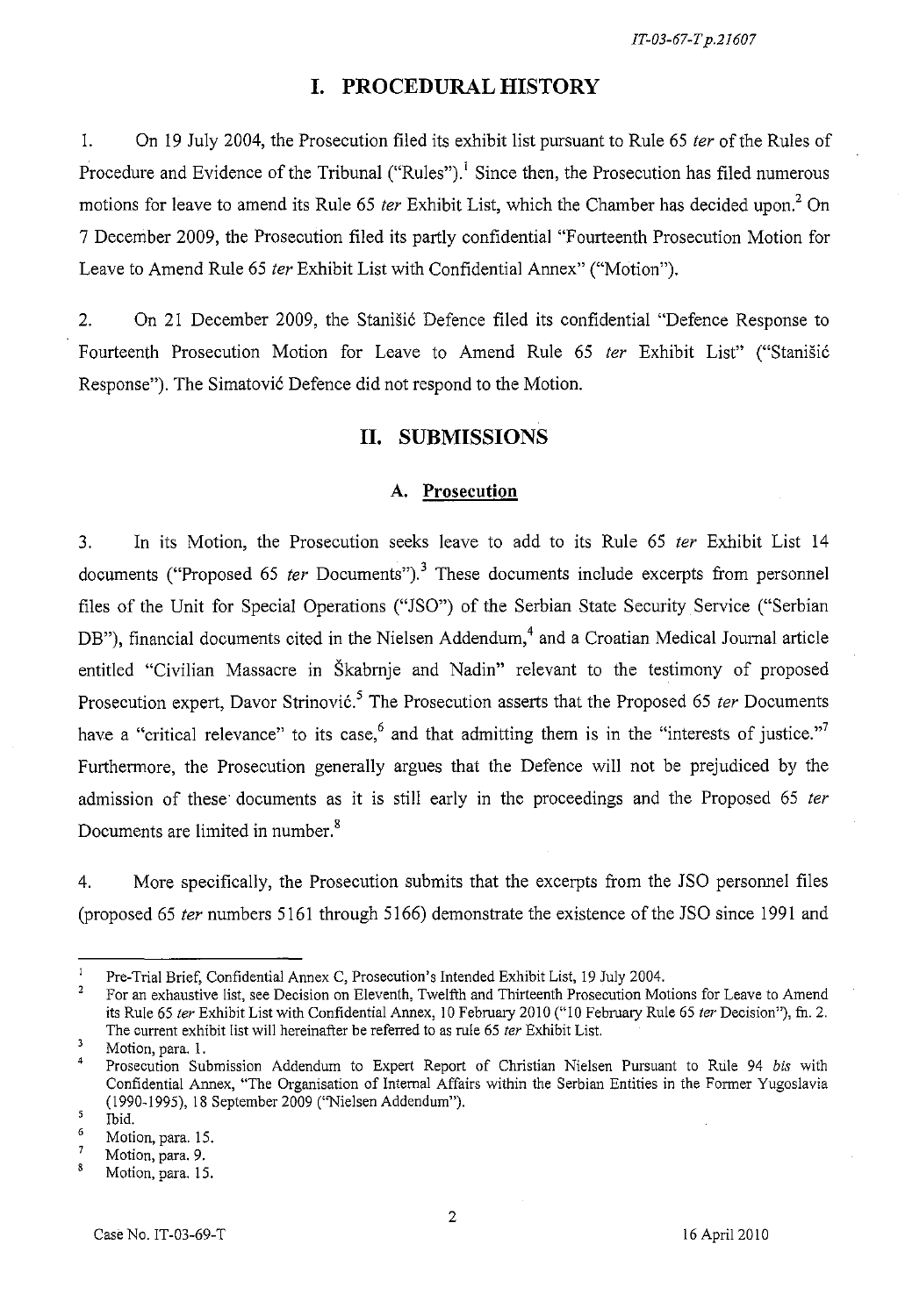throughout the indictment period.<sup>9</sup> Moreover, the Prosecution asserts that these documents prove the JSO membership of key players in the case, such as Radojca Božović, Zika Ivanović, Vasilije Mijović, and Zvezdan Jovanović.<sup>10</sup> The Prosecution disclosed the complete personnel files, including the excerpts identified in the Motion, to the Stanišić and Simatović Defence teams on 28 October 2009 in both English and BCS. II

5. The Prosecution argues the significance of proposed exhibit 65 *ter* 5055, which is a document from Colonel Siniša Borović of the Yugoslav Army (VJ), addressed to the military office of the President of the Republic of Serbia, outlining the Serbian MUP's criteria for sending military conscripts to the Republika Srpska ("RS") and the Republika Srpska Krajina ("RSK").<sup>12</sup> Specifically, the Prosecution asserts that this document demonstrates close cooperation between military and police organs in arresting and forcibly sending Serbian refugees and deserters to the front lines in the RS and RSK.<sup>13</sup> Furthermore, the Prosecution states that this document corroborates the testimony of several of its witnesses who testified to this conscription policy and the role that both the Serbian MUP and Arkan played in it.<sup>14</sup> This document was disclosed to the Defence on 29 July 2009, but the Prosecution has not informed the Chamber of the language in which it was disclosed.<sup>15</sup>

6. The Prosecution asserts that proposed 65 *ter* numbers 5170 and 5171 are relevant to the charge of persecution of non-Serb civilians in Bosanski Samac in 1992 and corroborate the testimony of Prosecution witnesses in this respect.<sup>16</sup> The Prosecution further submits that 65 *ter* number 5171 demonstrates the involvement of Srečko Radovanović (a.k.a. Debeli) in this persecution policy during the relevant time period. 17 Proposed 65 *ter* number 5170 was disclosed to the Defence on 27 February 2009 and proposed 65 *ter* number 5171 was disclosed on 2 June 2009.<sup>18</sup> However, the Prosecution has not informed the Chamber of the language in which these documents were disclosed.

- $\frac{12}{13}$  Motion, para. 11, Annex A, p. 2.
- $\frac{13}{14}$  Ibid.

 $^{16}$  Motion, para. 12, Annex A, p. 3.

<sup>9</sup> Motion, paras I, 6.

 $\frac{10}{11}$  Ibid.

<sup>&</sup>lt;sup>11</sup> Motion, paras 7-8, fn. 7.<br> $\frac{12}{12}$  Motion para 11 Aprov

 $^{14}$  Ibid.<br> $^{15}$  Met:

<sup>&</sup>lt;sup>15</sup> Motion, para. 11.<br><sup>16</sup> Motion para 12.

 $\frac{17}{18}$  Ibid.

Motion, para. 12.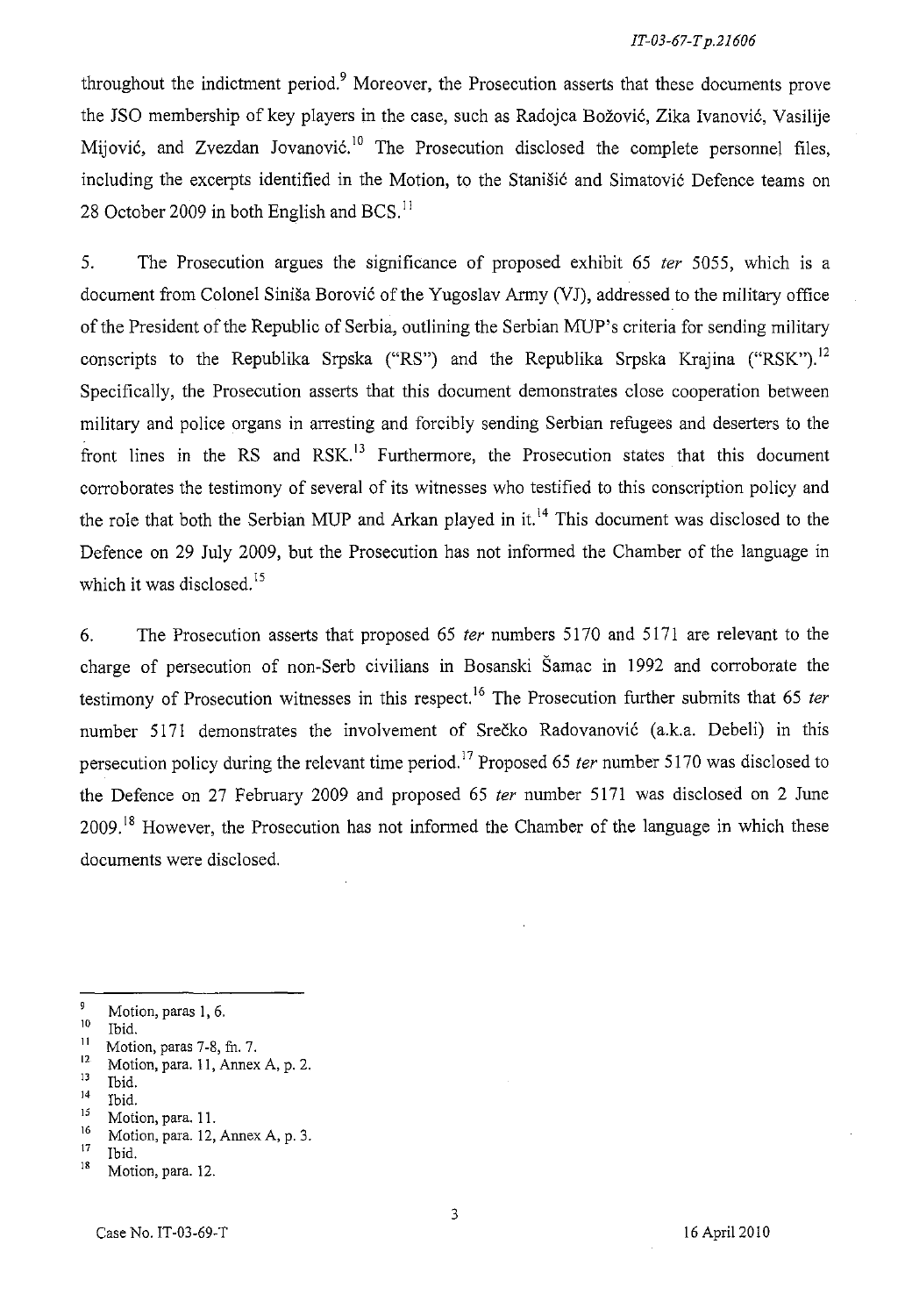7. The Prosecution contends that proposed 65 ter numbers 5179 through 5182 should be admitted because they are referenced in and are the underlying basis for the Nielsen Addendum.<sup>19</sup> These proposed exhibits were disclosed to the Defence in BCS on 4 November 2008<sup>20</sup> and in English on 23 December 2009.<sup>21</sup>

8. The Prosecution submits that the admission of proposed 65 ter number 5183, a Croatian Medical Journal article entitled "Civilian Massacre in Skabrnje and Nadin," will be instrumental in the presentation of forensic evidence related to the Skabrnja massacre during the testimony of proposed Prosecution expert, Davor Strinović.<sup>22</sup> The Prosecution received this article on 29 November 2009 and disclosed it to the Defence, in English, on that same day.<sup>23</sup>

### **B. Stanisic Defence**

9. The Stanisic Defence opposes the addition of the Proposed 65 ter Documents primarily on the basis of the Accused Stanisic's right under Article 21  $(4)$  (a) of the Statute of the Tribunal ("Statute") "to be informed promptly and in detail in a language which he understands of the nature and cause of the charge against him."<sup>24</sup> It asserts that "[i]t is impossible to know the nature *and* cause of the charge" due to the numerous additions to the Prosecution's original 65 ter Exhibit List. $^{25}$ 

10. The Stanisic Defence argues that, as the trial is currently ongoing, granting the Prosecution's motion would violate the Accused Stanišić's right to adequate time for defence preparation under Article 21 (4) (b) of the Statute.<sup>26</sup> Similarly, it purports that admitting the Proposed 65 *ter* Documents would undermine the very purpose for requiring, under Rule 65 *ter* (E) (iii), that the Prosecution file its exhibit list no less that six weeks prior to the Pre-Trial Conference, namely that the Defence has sufficient time to adequately prepare for the Prosecution's case.<sup>27</sup> The Stanišić Defence further submits that Stanišić's ill-health and the resulting limited time periods he is able to

<sup>&</sup>lt;sup>19</sup> Motion, para. 13, Annex A, pp. 3-4.<br><sup>20</sup> Motion, para. 13

 $\frac{20}{21}$  Motion, para. 13.

Prosecution Letter to Stanišić and Simatović Defence Teams and Associated Spreadsheet, Re: Disclosure in *Prosecutor* v. *Stanisic* & *Simatovic,* Case No. IT -03-69-T, 23 December 2009 ("23 December Disclosure Letter") (unfiled).

 $\frac{22}{23}$  Motion, para. 14.

<sup>&</sup>lt;sup>23</sup> Ibid.; 23 December Disclosure Letter.<br><sup>24</sup> Storišić Bernama name 4.7

<sup>&</sup>lt;sup>24</sup> Stanišić Response, paras 4-7.<br><sup>25</sup> Stanišić Bennese, para 4.

**<sup>25</sup> StaniSic Response, para. 4.** 

**<sup>26</sup> Stanisi6 Response, para. 5.** 

Stanišić Response, para. 6.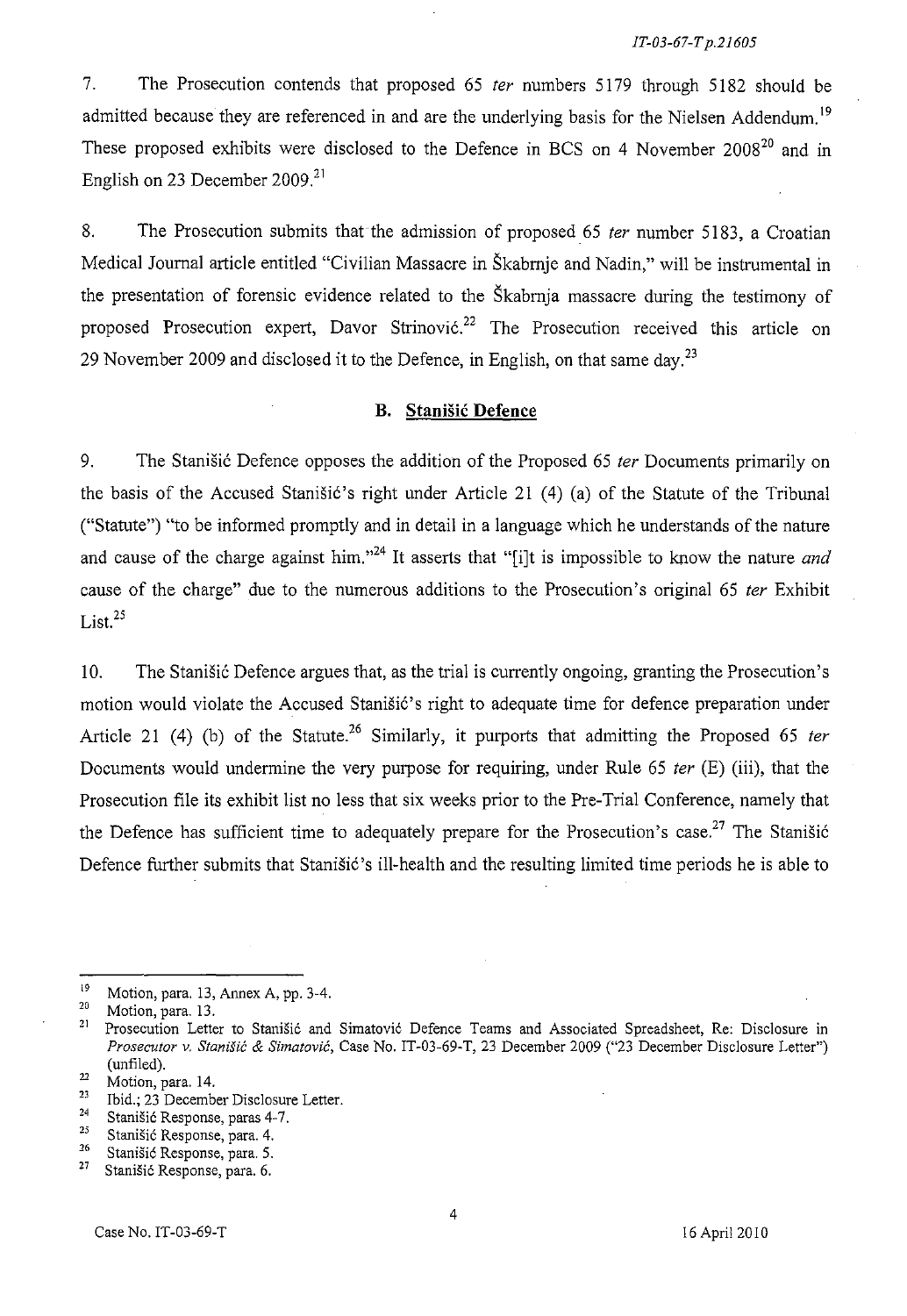work with counsel diminishes its ability to sufficiently incorporate the Prosecution's many evidentiary changes into its defence strategy.<sup>28</sup>

11. The Stanisic Defence contends that the Prosecution has not sufficiently justified or explained its failure to include the documents relating to the Nielsen Addendum with similar documents contained in its Thirteenth Prosecution Motion for Leave to Amend its Rule 65 *ter*  Exhibit List with Confidential Annex of 12 August 2009 ("Thirteenth Motion"), and its four-month delay in filing the current motion for admission of these documents.<sup>29</sup>

12. In support of its Stanisic Response, the Stanisic Defence asserts that because the Prosecution has not provided it with English translations for proposed 65 *ter* numbers 5179 through 5182, the Prosecution has "a considerable forensic advantage" over it and the Chamber is deprived of the ability to fully assess the prejudice that it will suffer from the admission of these documents.<sup>30</sup>

13. The Stanisic Defence contends that the Prosecution's submission that it "inadvertently" failed to include proposed 65 *ter* numbers 5161 through 5166 in its original exhibit list is inadequate to justify the addition of these documents to the Rule 65 *ter* Exhibit List.<sup>31</sup> Furthermore, the Stanisic Defence submits that the Prosecution improperly seeks to add proposed 65 *ter* numbers 5161 through 5166 to its Rule 65 *ter* Exhibit List because they will lead to the addition of new charges arising from alleged military activity, without the requisite amendment to the indictment.<sup>32</sup> The Stanisic Defence identifies proposed 65 *ter* numbers 5161 through 5163 as particularly problematic by way of example because they refer to military entities (i.e. "MUP reserve," "JPN," and "ATDD's active and reserve force," respectively) that it has not previously been made aware of.<sup>33</sup> The Stanišić Defence thereby concludes that the Prosecution should have applied to amend the indictment rather than to amend its 65 *ter* Exhibit List with respect to these documents in order to provide proper notice to the Stanišić Defence about potential new charges.<sup>34</sup>

### **Ill. APPLICABLE LAW**

14. Rule 65 *ter* (E) (iii) of the Rules provides, *inter alia,* that the Prosecution shall file its list of exhibits no later than six weeks before the Pre-Trial Conference. The primary purpose of Rule 65 *ter* (E) (iii) is to allow the Defence to prepare its case and to ensure that the presentation of evidence

**<sup>28</sup> Stanisi6 Response, para.** 7.

<sup>&</sup>lt;sup>29</sup> Stanišić Response, para. 9.<br><sup>30</sup> Stanišić Response, paras 14

 $30$  Stanišić Response, paras 10-11.<br> $31$  Stanišić Bernanse, para 12.

 $31$ Stanišić Response, para. 12.<br> $32$ Stanišić Bernama, paras. 14.

<sup>&</sup>lt;sup>32</sup> Stanišić Response, paras 14-15.<br><sup>33</sup> Stanišić Response, para 14.

Stanišić Response, para. 14.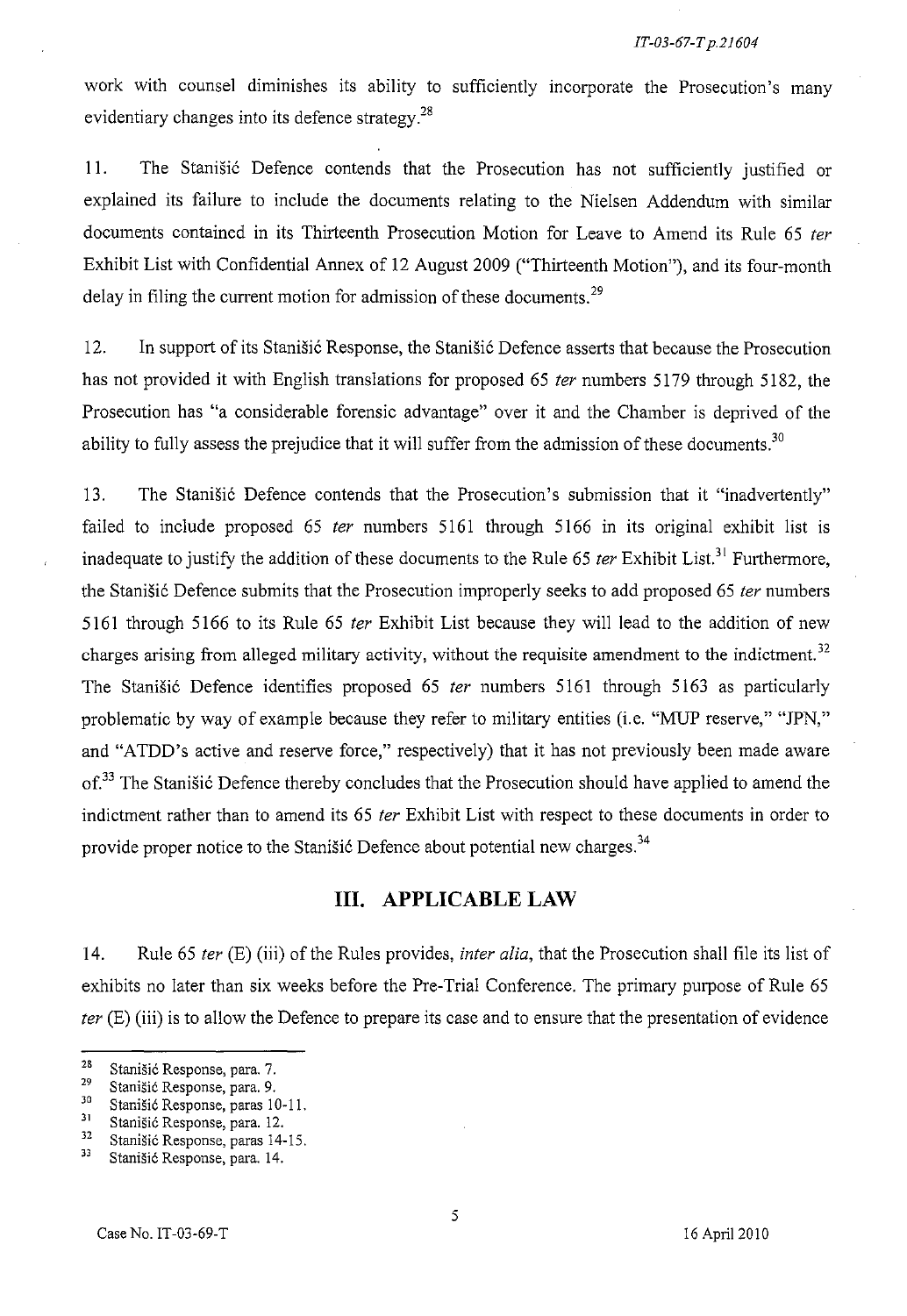during the trial is efficient.<sup>35</sup> The Chamber recalls that, in the exercise of its inherent discretion in managing the trial proceedings, it may authorise requested additions to the exhibit list submitted pursuant to Rule 65 *ter* (E) (iii) if it is satisfied that it is in the interests of justice to do so.<sup>36</sup>

15. When exercising its discretion, the Chamber must balance the Prosecution's duty to present the available evidence to prove its case with the rights of the accused to a fair and expeditious trial and adequate time and facilities for the preparation of his defence (as set forth in Articles 20(1) and 21(4)(b) of the Statute, respectively).<sup>37</sup> The Chamber will consider whether the documents sought to be added are *prima facie* relevant and likely to be of probative value when deciding whether or not to allow additions to the Rule 65 *ter* Exhibit List at this stage of the proceedings.<sup>38</sup> The Chamber recaIIs that it wiII not grant the Prosecution leave to add "documents that are obviously irrelevant" to its Rule 65 *ter* List.39 In its determination as to whether it is in the interests of justice to add the requested documents to the Rule 65 *ter* Exhibit List, the Chamber wiII also consider whether the Prosecution has shown good cause and the extent to which the new documents create an additional burden on the Defence.<sup>40</sup>

16. The Chamber recalls the difference between the addition of a document to the Rule 65 *ter*  Exhibit List and the admission of a document into evidence as an exhibit. By adding a document to the Rule 65 *ter* Exhibit List, the Prosecution simply gives notice to the Defence that it intends to rely on the document at trial.<sup>41</sup>

<sup>&</sup>lt;sup>34</sup> Stanišić Response, para. 15.<br><sup>35</sup> Processitor *N Isdussito* Prij

J5 *Prosecutor v. Jadranko Prlic, Bruno Stojic, Slobodan Praljak, Milivoj Petkovic, Valentin Covic and Berislav Pusic,*  Case No. IT-04-74-T, Decision on Prosecution Motion to Add to Exhibits List (Confidential), 18 September 2007, p.5.

<sup>&</sup>lt;sup>36</sup> Decision on Prosecution Motion for Leave to Amend its Rule 65 *ter* Exhibit List, 8 May 2008 (confidential) ("8 May Decision"), paras 5-7. See also *Prosecutor* v. *Vujadin Popovic, Ljubisa Beara, Drago Nikolic, Ljubomir Borovcanin, Radivoje Milelic, Milan Gvero and Vinko Pandurevic,* Case No. IT-05-SS-AR73.1, Decision on Appeals Against Decision Admitting Material related to Borovcanin's Questioning, 14 December 2007 *("Popovic*  Appeal Decision"), para. 37; *Prosecutor* v. *Vojislav Seselj* Case No. IT-03-67-T, Decision on Amending the List of Exhibits Relative to the Report of Reynaud Theunens, 18 February 2008, para. 7.

*<sup>37</sup> Popovic* Appeal Decision, para. 37; *Prosecutor* v. *Ante Gotovina, [van Cermak and Mladen Markac,* Case No. IT-06-90-T, Decision on the Prosecution's Motion to Admit Documents into Evidence and Add Two Documents to the Prosecution's Rule 65 *ter* Exhibit List, 25 November 200S *("Gotovina* Decision"), para. 9.

<sup>&</sup>lt;sup>38</sup> *Popović* Appeal Decision, para. 37.

 $\frac{39}{40}$  8 May Decision, para. 7.

<sup>40</sup> Ibid.; see also *Gotovina* Decision, para. 9.

<sup>4</sup>J *Prosecutor* v. *Rasim Delic,* Case No. IT-04-83-T, Decision on Urgent Prosecution Motion for Leave to Amend its Exhibit List, 17 October 2007, p. 4; *Prosecutor* v. *Ljube Boskoski and Johan Tarculovski,* Case No. IT-04-S2-T, Decision on Prosecution's Fifth Motion to Amend its Exhibit List and on its Second Motion to Remove Witnesses from Witness List (confidential), 20 Apri12007, para. 3.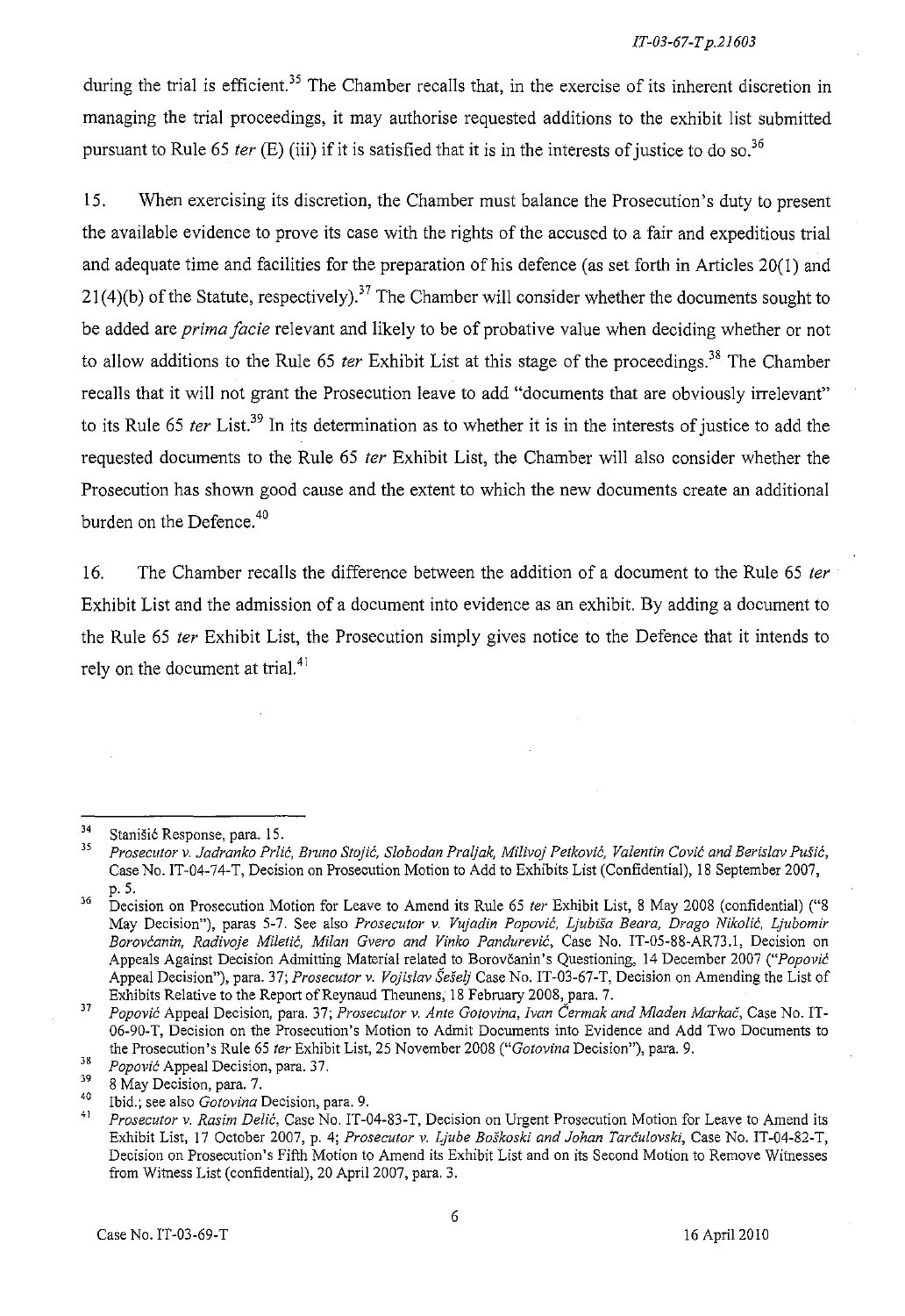# **IV. DISCUSSION**

17. The Chamber notes, once again, the number and high frequency of Prosecution requests to add exhibits to its Rule 65 ter Exhibit List. In the Chamber's opinion, this succession of motions and the proposed exhibits contained therein have the potential of unduly burdening the Defence. The Chamber has kept this factor in mind when considering whether it is in the interests of justice to grant the Motion.

18. The Chamber further notes that since the Motion was filed, proposed 65 ter numbers 5170 and 5171 have been admitted into evidence as Pl25 and P135, respectively. The Motion insofar as it relates to these proposed documents is therefore moot.

19. The Prosecution seeks leave to add to its Rule 65 ter Exhibit List six excerpts from JSO personnel files (proposed 65 ter numbers 5161 to 5166). The Chamber finds these documents prima facie relevant and likely to be of probative value as they provide information about the *ISO,* which is alleged to have been "established by or with the assistance of the Serbian DB [ ... ] for the purpose of undertaking special military actions in Croatia and BiH" during the indictment period.<sup>42</sup> The Prosecution concedes that it fails to show good cause in seeking to add these exhibits, as it has possessed the documents for a significant amount of time and only "inadvertently" excluded them from its original exhibit list. The Chamber urges the Prosecution to exercise due diligence in the future to prevent further oversights. The Chamber notes that the fact that the Prosecution has selected excerpts, totalling a mere seven pages, from larger documents is a significant factor in assessing whether the addition of the Proposed 65 ter Documents will place an undue burden on the Defence at this stage of the trial proceedings.<sup>43</sup> The Chamber finds that the addition of proposed 65 fer numbers 5161 to 5166 to the Prosecution's Rule 65 fer Exhibit List will not unduly burden the Defence as it has had sufficient time to examine the identified excerpts and the documents in their entirety since they were disclosed.

20. The Prosecution seeks leave to add to its Rule 65 ter Exhibit List a document written by Colonel Siniša Borović of the VJ (proposed 65 ter number 5055). The Chamber finds this document prima facie relevant and likely to be of probative value as the Prosecution submits that it demonstrates the involvement of the Serbian MUP in forcibly sending Serb refugees and deserters to the front lines.<sup>44</sup> The Prosecution does not indicate when it received this document in its Motion.

<sup>&</sup>lt;sup>42</sup> Third Amended Indictment, 10 July 2008 ("Indictment"), para. 4.<br> $^{43}$  See 10 February 2010 Puls 65 to Perisian

<sup>&</sup>lt;sup>43</sup> See 10 February 2010 Rule 65 *ter* Decision.

Motion, Annex A, p. 2.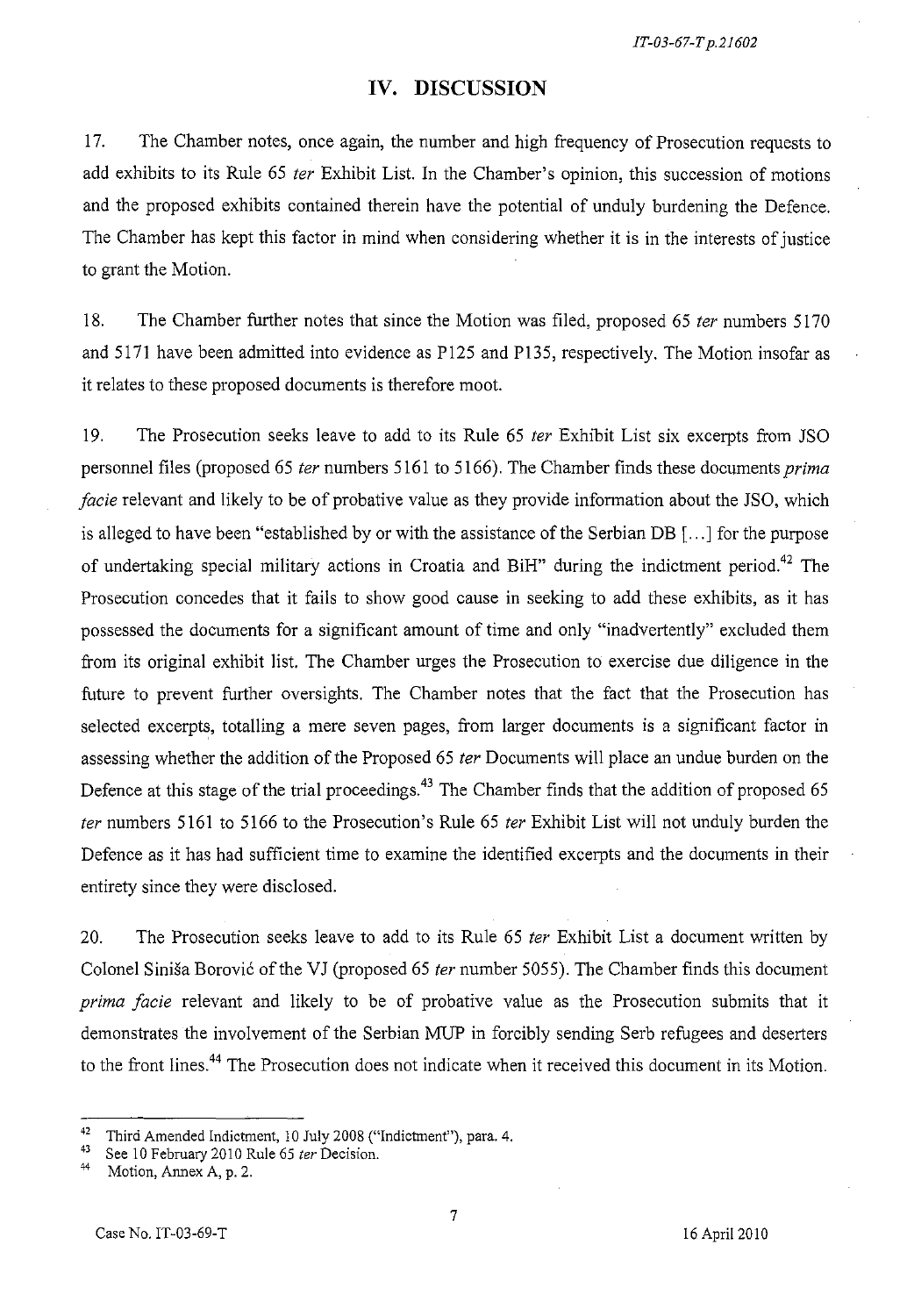Nonetheless, even without being able to pronounce upon existence of good cause, the Chamber will assess whether it is in the interests of justice to allow proposed 65 ter number 5055 to be added to the Rule 65 fer Exhibit List. As the Prosecution disclosed it on 29 July 2009 and there have been three adjournments since then, the Chamber finds that the Defence has had adequate time to examine it. Thus, the Chamber concludes that the addition of this document to the Prosecution's Rule 65 fer Exhibit List does not impose an undue burden upon the Defence.

21. The Prosecution seeks leave to add to its Rule 65 *ter* Exhibit List four documents (proposed *65* fer numbers 5179 to 5182) that expert witness Christian Nielsen cites and relies upon in the Nielsen Addendum.45 The Chamber finds these documents to be *prima facie* relevant and likely probative as they are purported to be underlying documents of the Nielsen Addendum. The Prosecution fails to demonstrate good cause for its request to add these documents to its 65 ter Exhibit List because it was aware of them for at least four months prior to filing the Motion and neglected to include them with the other Nielsen Addendum documents it sought to admit in its Thirteenth Motion. However, as the Prosecution has not yet scheduled witness Nielsen to testify in the immediate future, the Chamber finds that the addition of these documents to the Rule 65 ter Exhibit List will not create an undue burden on the Defence. Lastly, the Chamber notes that the Stanišić Defence's contention that it did not receive English translations of proposed 65 ter numbers 5179 to 5182 has become moot, as it was provided with these translations on 23 December  $2009.<sup>46</sup>$ 

22. The Prosecution seeks leave to add to its Rule 65 ter Exhibit List the Croatian Medical Journal article entitled "Civilian Massacre in Škabrnje and Nadin" (proposed 65 ter number 5183). The Chamber defers its ruling with regard to this document because it appears to qualify as an expert report, and its author is not on the Prosecution's 65 *ter* Witness List. Accordingly, the Chamber considers it appropriate to invite the Prosecution to elaborate on its intended use of proposed 65 ter number 5183 and to indicate whether it intends to submit it pursuant to Rule 94 bis of the Rules.

23. Balancing the Prosecution's duty to present the available evidence to prove its case with the Accuseds' rights to a fair and expeditious trial and to adequate time and facilities for defence preparation, the Chamber is satisfied, with the exceptions referred to in paragraphs 18 and 22 above, that it is in the interests of justice to grant the Prosecution leave to add the Proposed 65 ter Documents to its Rule 65 fer Exhibit List.

8